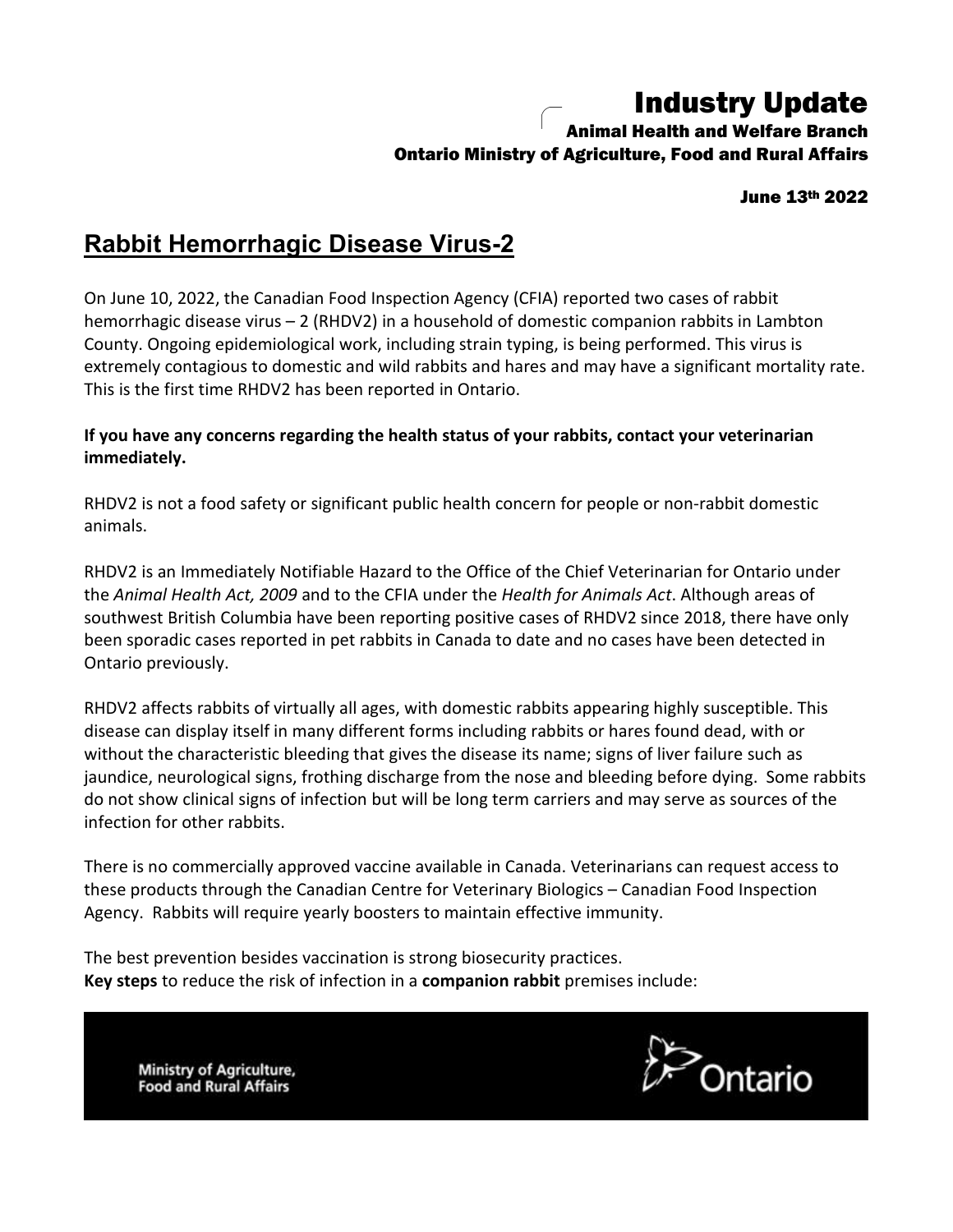- Isolating all live rabbit introductions to your home or rabbitry and monitoring them for signs of illness for at least 30 days prior to introduction to other rabbits;
- avoiding contact between yourself and your rabbits with wild rabbits;
- ensuring your rabbits are regularly treated with flea and tick preventatives and have an effective fly control program;
- ensuring feed is clean and dry and kept away from wildlife and pests, as the virus may also move in feed and water;
- sourcing hay used as feed from an RHDV2-free jurisdiction or making sure it was harvested and baled more than 8 months ago;
- working with your veterinarian for regular health checks;
- cleaning and disinfecting all equipment frequently;
- changing clothing and footwear if you visit locations with other domestic rabbits or go on hikes in natural areas, and showering and washing hair prior to having contact with your rabbits again;
- requiring that any visitors to your rabbitry wear protective clothing, hairnets, gloves and shoe covers; and
- washing your hands prior to working with your rabbits and after removing your protective clothing.

**Key steps** to reduce the risk of infection in a **commercial rabbit** premises include:

- Ensuring adequate training of farm and company personnel in biosecurity and disease prevention;
- Requiring all people entering rabbit areas, including farmers, employees, friends and family and service providers to put on clean footwear, protective clothing and follow all biosecurity protocols each time a premise is entered;
- Minimizing visits to other rabbit production sites and avoiding any co-mingling of rabbits from different places and contact with outside/wild rabbits;
- Avoiding exchanging and sharing equipment with other rabbit production sites;
- Ensuring all vehicles and farm equipment that access the barn vicinity are properly washed, disinfected and thoroughly dried before use;
- Ensuring that laneways are restricted and secured;
- Preventing wild bird and rodent entry to rabbit facilities; and
- Ensuring that bedding, feed and water is free of contaminants (feces from wild animals, etc.).

All commercial and private rabbit owners should monitor their flocks for illness and deaths and track flock feed and water consumption. Watch for any clinical signs of disease, such as depression, decreased appetite or jaundice, and ensure sick rabbits are examined by a veterinarian. All sudden deaths should be submitted to a veterinary laboratory for diagnostic testing.

Wildlife rehabilitators should contact their local Ministry of Northern Development, Mines, Natural Resources and Forestry office for direction, or contact the Canadian Wildlife Health Cooperative at 866.673.4781